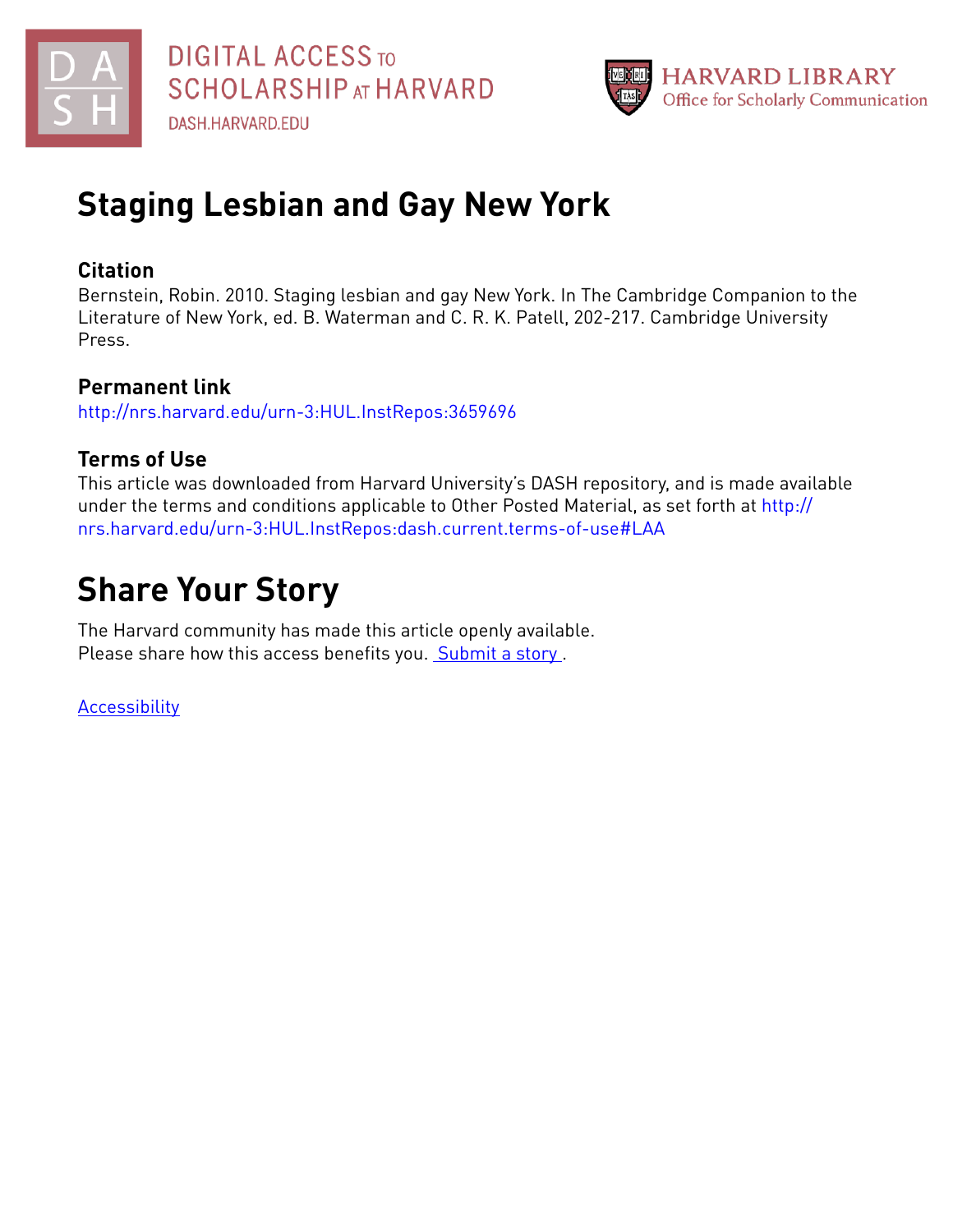## **14**

♠

#### ROBIN BERNSTEIN

## Staging lesbian and gay New York

New York, more than any other city, unapologetically names its center for theater and drama: Broadway is the axis surrounded by concentric rings of off-Broadway and off-off-Broadway – marking, respectively, mainstream, margin, and fringe. Anything beyond the shores of Manhattan is designated, sometimes with condescension, "regional theater."

Lesbian and gay drama maps onto this topography. The history of scripted live performances by or about lesbian, gay, bisexual, transgender, and queer people in New York City is the history of a vexed relationship with Broadway, the mainstream visibility it offers, and the politics and aesthetics it polices. Broadway is an object of desire, a longed-for sign of success that can seduce theater practitioners toward conservative aesthetics and politics, away from radical experimentation and social engagement. Broadway spotlights a few extraordinarily talented queer playwrights – often but not always white gay men – while routinely eclipsing equally brilliant people of color, white lesbians, and feminists of all stripes. But theater practitioners who refuse and are refused by Broadway have created other venues, and the syncopation between these sites and Broadway, between the experimental and the established, characterizes New York's theater scene.

Prior to the twentieth century, plays incorporating cross-dressing were common, but a critical mass of plays that included identifiably non-heterosexual characters first emerged in the 1920s.<sup>1</sup> The first of this cluster, Sholem Asch's *God of Vengeance*, was a Yiddish-language play about a Jewish brothelkeeper whose daughter has an affair with a prostitute *. God of Vengeance* opened on the Lower East Side before it was translated into English and moved to the Apollo Theater on Broadway in 1923. The play had received critical acclaim for its downtown production in Yiddish, as well as for international productions in German, Russian, and Italian. The Broadway debut, however, met with a police raid and charges of obscenity.<sup>2</sup> Two other plays featuring same-sex desire, Edouard Bourdet's *The Captive* (1926) and Mae West's *The Drag* (1927), soon followed, and police raided these as well.

◈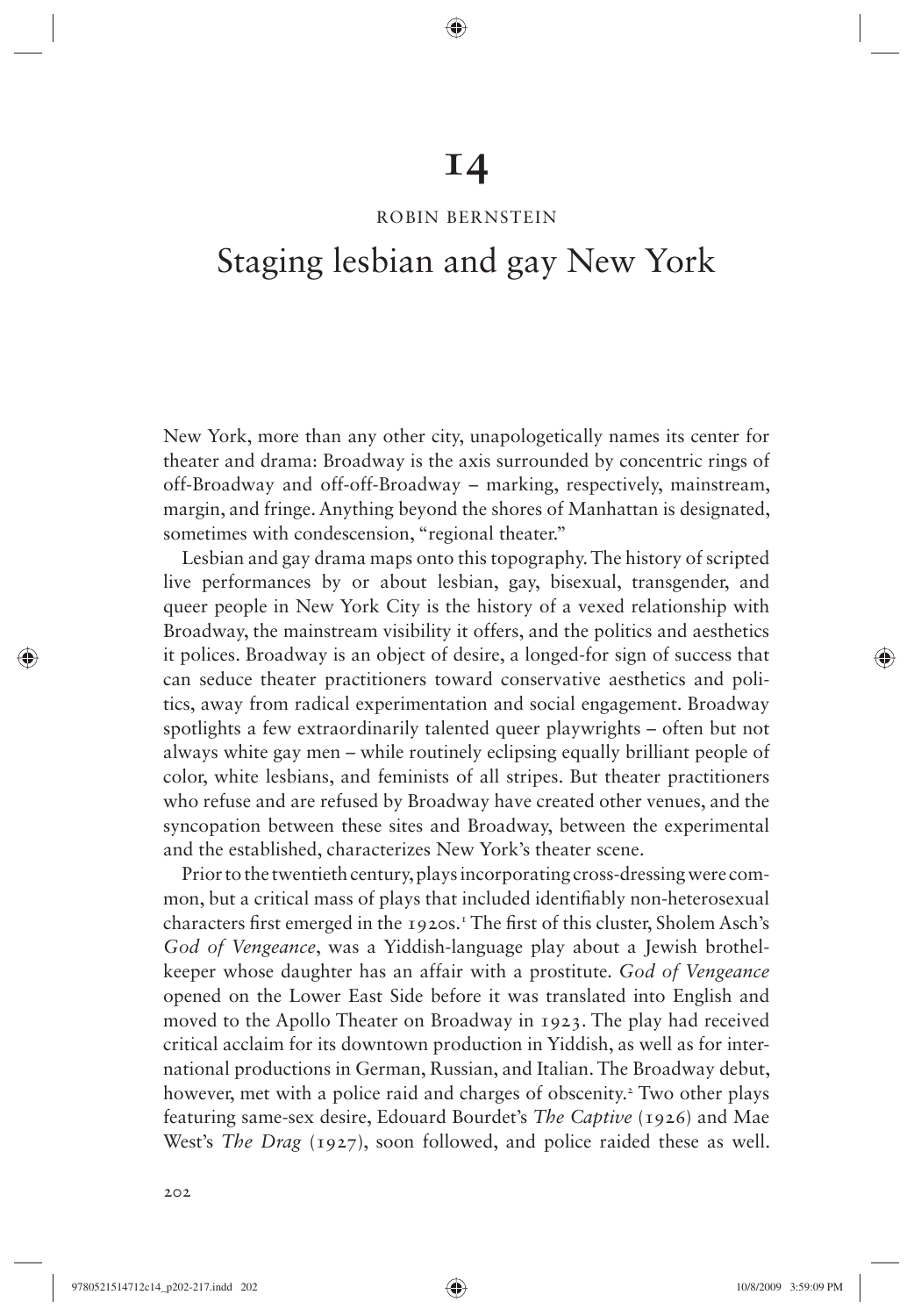⊕

Backlash against these early dramas manifested in the passage of the Wales Padlock Act of 1927, which empowered the police to padlock closed, for one full year, any theater showing a play that could "tend to the corruption of youth or others" by including "sex degeneracy or 'perversion."<sup>3</sup> This law chilled playwrights and producers, and partly as a result of it, dramas of the mid twentieth century tended either to kill off lesbian or gay characters (as in Lillian Hellman's *The Children's Hour* [1934]) or to subsume same-sex desire to subtext (as in many works by Noel Coward).

Gay male subtext – real or imagined – provoked some critics' homophobic hysteria. At mid-century, a handful of drama critics accused playwrights of installing homosexual – specifically, *degenerate* homosexual – subtext in ostensibly non-gay plays. Richard Schechner criticized Edward Albee's *Who's Afraid of Virginia Woolf?* for its alleged "morbidity and sexual perversity which are there only to titillate an impotent and homosexual theater audience"; Robert Brustein described Albee's *The Zoo Story* as having a "masochistic-homosexual perfume"; and the *New York Review of Books* published Philip Roth's review of Albee's *Tiny Alice* under the title, "The Play that Dare Not Speak its Name."<sup>4</sup> The accusation that gay playwrights disguised naturally depraved gay characters as unnaturally depraved heterosexual characters reached its apex in Stanley Kauffmann's 1966 *New York Times* article, "Homosexual Drama and its Disguises." In this article, Kauffmann argued that social taboos prevented openly gay plays from being staged, and that therefore "the homosexual dramatist … has no choice but to masquerade" homosexual characters as heterosexual ones and thus to "invent a two-sex version of the one-sex experience he really knows."<sup>5</sup> Referring obliquely to Albee, Tennessee Williams, and William Inge, Kauffmann accused gay playwrights, first, of disguising decadent homosexuals as heterosexuals and thus libeling heterosexuals, and, second, of critiquing heterosexuality and "sublimat[ing] social hatreds" into "lurid violence" and "viciousness toward women" (Kauffmann took no issue with non-lesbians such as Frank Marcus or Jean-Paul Sartre writing plays that featured psychopathic lesbians; nor with playwrights who weren't gay men, such as Mae West, depicting suicidally miserable gay male characters).<sup>6</sup> Kauffmann called for "social and theatrical convention" to be "widened so that homosexual life may be as freely dramatized as heterosexual life" – not to improve the lives of gay people, but rather to curb gay playwrights' urge to "vent their feelings in camouflaged form."

Kauffmann's wish was soon realized, although in ways Kauffmann probably never envisioned. In the years immediately before the Stonewall Rebellion of 1969, with which many historians mark the beginning of the modern gay and lesbian rights movement, plays with gay male content

203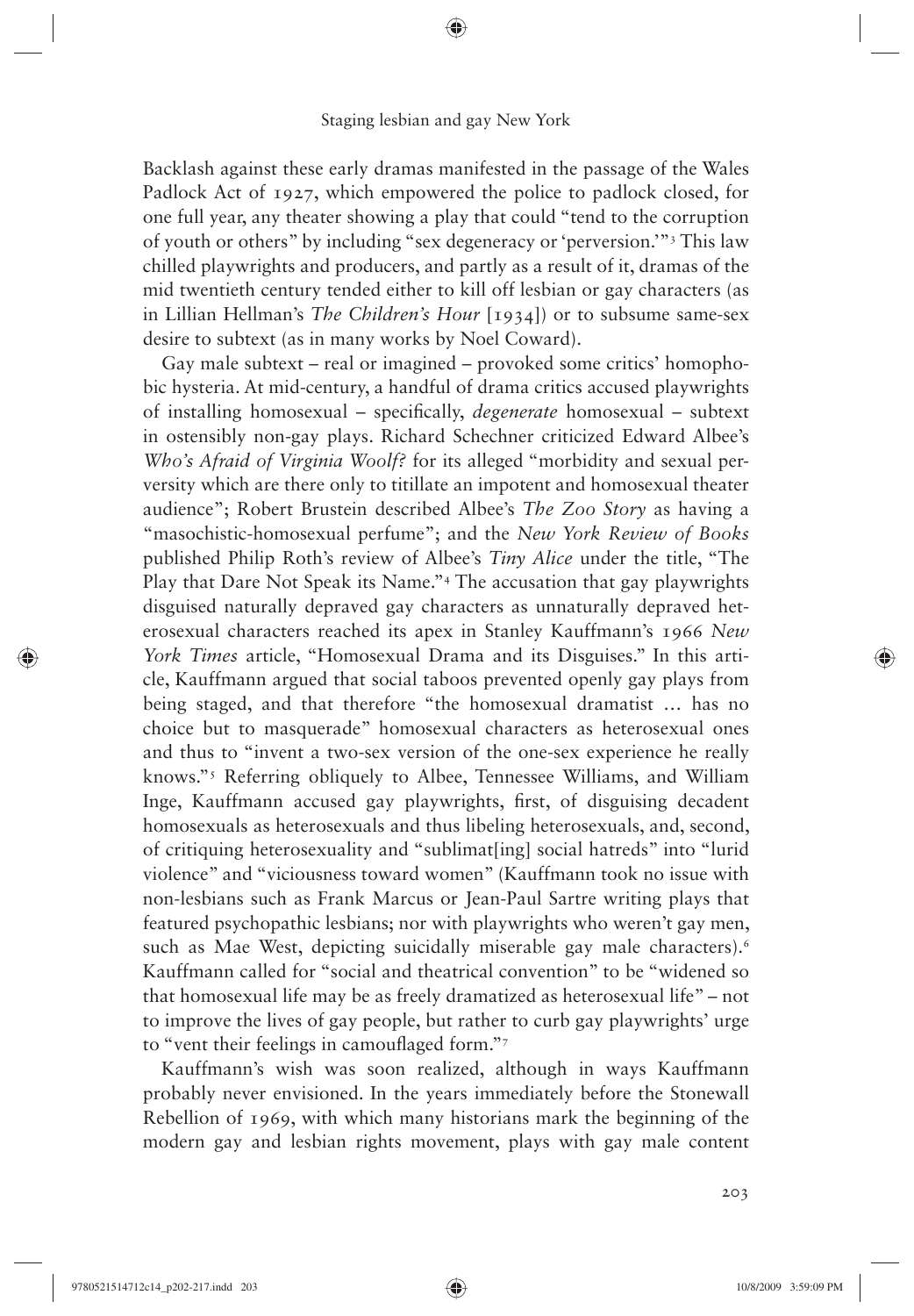♠

began to receive production away from Broadway's glare. Gay playwright Joe Cino's Greenwich Village venue, the Caffe Cino, staged openly gay plays by playwrights such as Lanford Wilson, Doric Wilson, William Hoffman, and Robert Patrick. In 1967, Charles Ludlam founded the Ridiculous Theater Company, whose actors used drag to question, mock, and re-write gender. A watershed moment came in 1968 with the off-Broadway staging of Mart Crowley's *The Boys in the Band.* In this play, set in the East Fifties in Manhattan, a group of gay men gather to celebrate their friend Harold's birthday. The characters bait and taunt each other, and the play climaxes in a game in which each character must telephone someone and tell him he loves him. The one supposedly straight guest, Alan, calls his wife, and the play ends with the implication that Alan wanted to come out, but the flamboyance and bitterness of the other party guests persuaded him back into the closet. Some gay men were repulsed by Crowley's campy and self-pitying characters, but others welcomed the play as either sympathetically realistic or kitschy. 8 Regardless of one's assessment of the play, *The Boys in the Band* "undeniably" constituted "a turning point in the evolution of gay theater," as the critic Don Shewey notes.<sup>9</sup> The play's popularity in and beyond New York brought a new level of visibility to gay theater and to homosexuality in general.

In the same period, lesbian and bisexual women playwrights, both white and of color, reshaped drama in and beyond New York – but often did so without including lesbian content. Lorraine Hansberry's 1959 *A Raisin in the Sun* inaugurated and invigorated a tradition of realism in African American theater; Cuban-American Maria Irene Fornes emerged as a leading force in New York's avant-garde theater of the 1960s (some of her later plays, including the 1977 *Fefu and Her Friends*, included lesbian characters); and Megan Terry arguably invented the rock musical with *Viet Rock*, an anti-war piece that debuted at La Mama in 1966 and whose theatrical progeny include *Hair* (1967), *Rent* (1996), and *Hedwig and the Angry Inch* (1997).

One of the actors in *Viet Rock* was Muriel Miguel, a member of the Kuna and Rappahannock Native American nations and a founding performer of the Open Theater.In 1975, Miguel co-created the feminist Native American company, Spiderwoman Theater, with her heterosexual sisters Gloria Miguel and Lisa Mayo. The troupe, which is today one of the oldest feminist theater troupes still in existence, developed a powerful aesthetic that combines story-weaving with improvisation, a burlesque performance style, and bawdy wit to attack racism and sexism.<sup>10</sup> Much of Spiderwoman Theater's drama reflects the sisters' lives in New York City; for example, *Sun*, *Moon*, and Feather (1980) was "inspired by their childhood" in Brooklyn's Red Hook neighborhood, and *The Three Sisters from Here to There* (1982) replaced

(⊕)

◈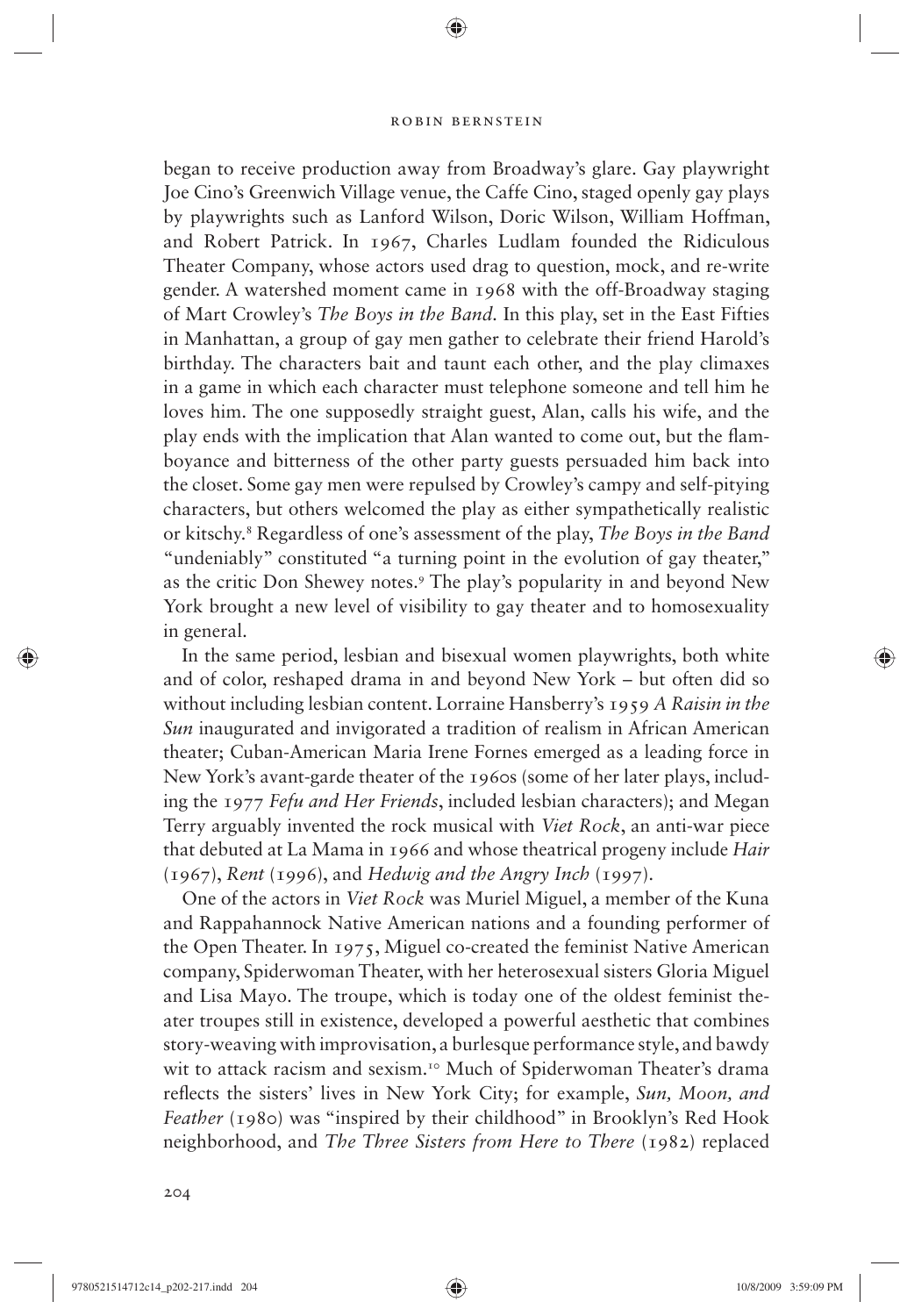⊕

Chekhov's *The Three Sisters*' dreams of Moscow with three Brooklyn sisters' dreams of Manhattan.<sup>11</sup>

While on tour in Berlin in 1977, Spiderwoman lost its costumes in transit. Faced with this emergency, the troupe contacted Hot Peaches, a New York male drag company that happened also to be in Berlin, to borrow some costumes. When the two troupes connected, Lois Weaver, a non-Native member of Spiderwoman, fell in love with Peggy Shaw, a butch lesbian member of Hot Peaches. Shaw left Hot Peaches to join Spiderwoman for *Cabaret: An Evening of Disgusting Songs and Pukey Images* (1979), but soon Shaw and Weaver both left Spiderwoman to strike out on their own.<sup>12</sup> The ensuing personal and professional partnership between Shaw and Weaver became one of the most fecund in New York's theater history. In 1980, the two collaborated on WOW (Women's One World), an international women's theater festival that was staged in the Electric Circus at St. Mark's Place. The tremendous success of that festival, which included thirty-six performances from eight countries, led to the founding of the WOW Café, a permanent East Village theater space that continues to foster innovative theater.<sup>13</sup>

At WOW, Shaw and Weaver teamed up first with Pam Verge and Naja Beye and later with Deb Margolin to create the troupe Split Britches, which combined a Spiderwoman-inspired sense of free-associative play and raunchy humor with a sexy, campy centering of butch-femme and "eclectic combinations of fastidious attention to realistic detail with bizarre flights of surrealistic fantasy." 14 Split Britches innovated a method of playwriting rooted in fantasy, desire, and improvisation. As Shaw describes the process:

[W]e get together in a room and we list everything that we hate, that we love. And we think, what's our fantasy? "OK, this time, this show, I want to be a girl, and I wanna be bad, and I wanna sing the blues." You just make all your lists of fantasies, and then you practice every morning. We get together for weeks and we just start putting it together, totally from desire, from fantasy, not having any idea what it's going to be.<sup>15</sup>

Through this method, Split Britches has created many shows including *Upwardly Mobile Home* (1984; see *Figure 14*), *Little Women – The Tragedy* (1988), *Lesbians Who Kill* (1992), and most recently *Miss America* (2008). 16 The troupe has earned a cascade of honors, including four OBIE Awards and a Jane Chambers Award, and has energized a generation of feminist scholars and theater critics. Weaver, Shaw, and Margolin have each pursued solo careers: Margolin, who is straight, has written eight full-length performance pieces and won a 1999–2000 OBIE award, and she currently teaches playwriting at Yale University. Lois Weaver, now lecturer in Contemporary Performance at Queen Mary University of London, performs solo as the

205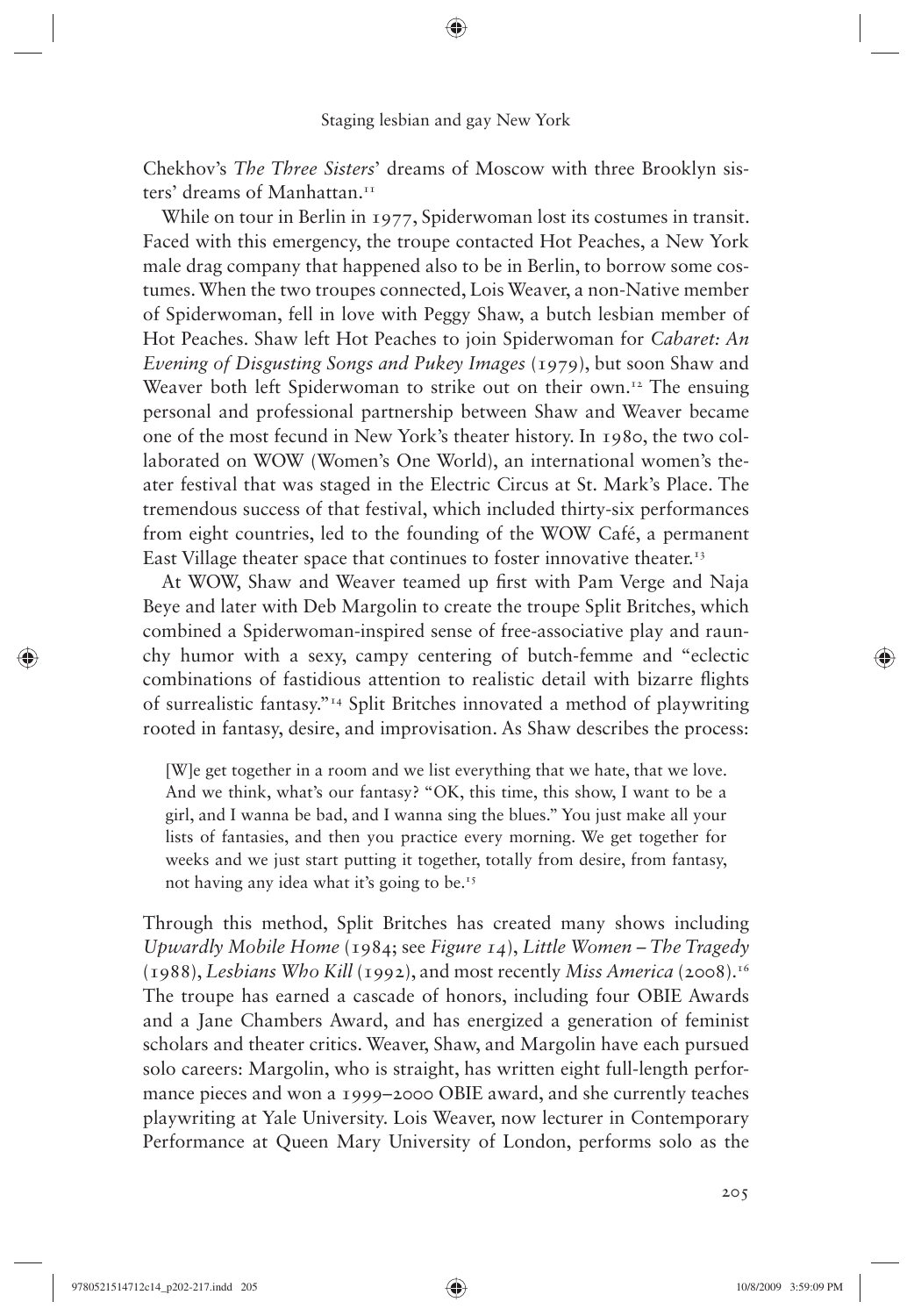⊕



Figure 14: A scene from the Split Britches' play *Upwardly Mobile Home*, first staged at the WOW Café on East 11th Street in 1984. The piece depicts a troupe of actors who camp under the Brooklyn Bridge, performing plays and attempting to sell out and get rich in Reagan's America. In this scene, Tammy (Lois Weaver), Mom (Peggy Shaw), and LeVine (Deb Margolin) perform the 1926 melodrama *The Shanghai Gesture*.

character Tammy WhyNot. Shaw's solo pieces include *You're Just Like My Father* (1995), *Menopausal Gentleman* (1999), and most recently *To My Chagrin* (2001), which asks the astonishing question, how can a white, butch grandmother pass on the gift of masculinity to her beloved biracial grandson, across their differences of sex, age, and race?

Another troupe that incubated at WOW is The Five Lesbian Brothers, composed of Lisa Kron, Peg Healey, Moe Angelos, Babs Davy, and Dominique Dibbell, whose *Voyage to Lesbos* launched from WOW in 1989. The Brothers forged a style that collided cabaret and Brechtian modes of performance with moments of understated, often shockingly intimate,

206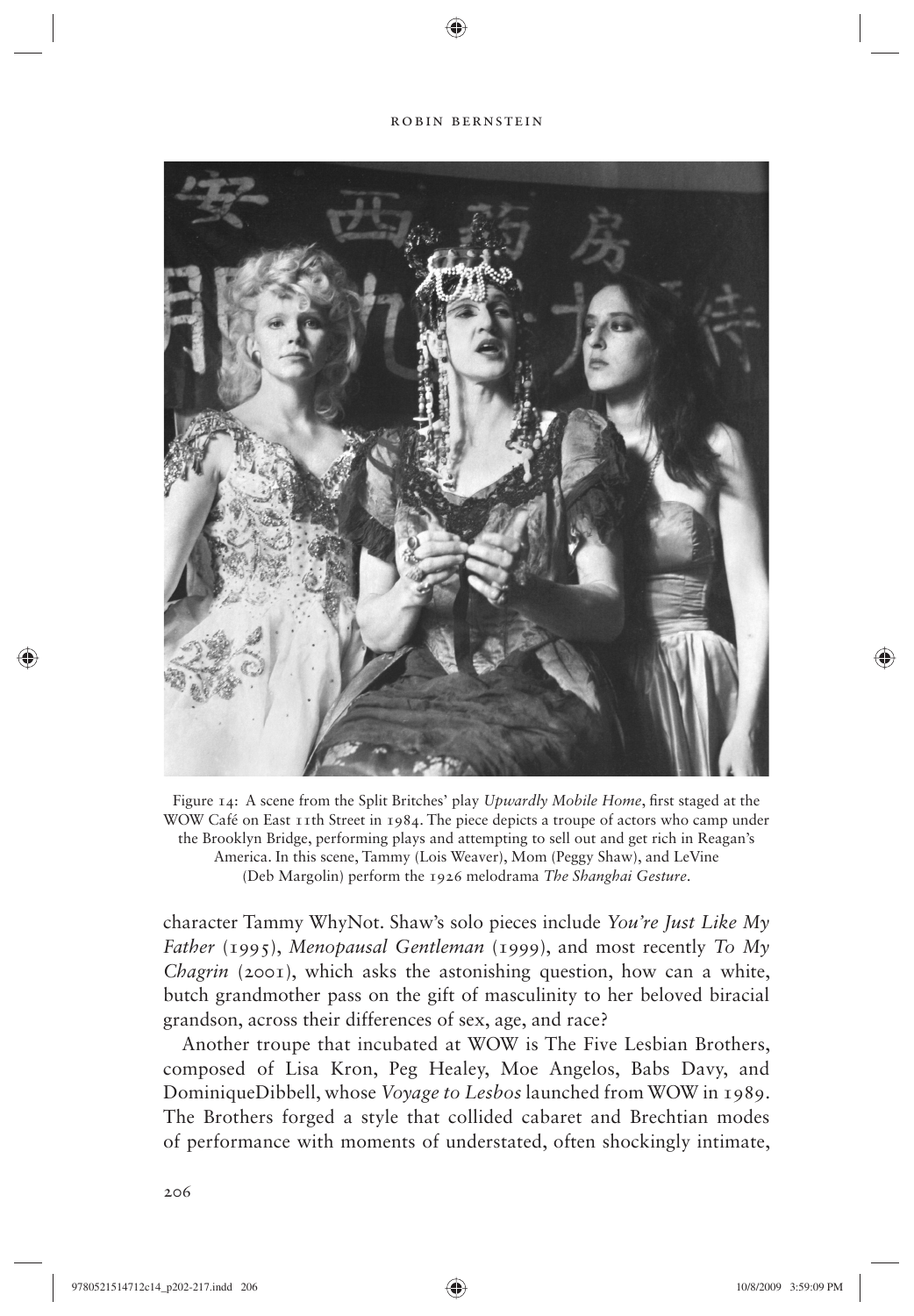



Figure 15: The Five Lesbian Brothers performing *Brave Smiles* at the WOW Café in 1992. Left to right: Babe (Peg Healey), Thalia (Maureen Angelos), Frau von Pussenheimer (Dominique Dibbell), Millicent (Babs Davy). In this moment (Act I, scene 2), Millicent has just found Thalia, the "new girl," wandering by the river, and has brought her to school. The scene includes several comments on Thalia's coat, which has been turned inside-out by boys who tormented her. The real reason that the coat is inside-out, however, is that the Brothers were touring and had only one coat available as a costume, and another character needed to wear it in Act II. Director Kate Stafford suggested turning the coat inside-out in the first Act to create the appearance of two coats, and that directorial choice became embedded in the script.

closely observed realism. Foregrounding sexual desire, irreverence toward all orthodoxies (including lesbian and feminist orthodoxies), and a commitment to explore whatever frightened them most, the Brothers created *Brave Smiles* (1992; see *Figure 15*) and *The Secretaries* (1994), both of which parodied films that stereotype lesbians, and *Brides of the Moon* (1997), which satirized the nuclear family from the vantage point of outer space. The Brothers' most realistic drama, *Oedipus at Palm Springs* (2005), re-imagined the Greek myth through the eyes of Jocasta. Brother Lisa Kron has pursued a solo career as a playwright and performer with works including *101 Humiliating Stories* (1993), *2.5 Minute Ride* (1996), and most recently *Well*, which opened on Broadway in 2006 and received two Tony nominations. Kron has developed a unique mode of drama in which a character, often named "Lisa Kron," steps on stage intending to tell the audience a self-serving story, but circumstances intervene – other actors refuse to cooperate, the set falls apart, the storyteller fails to hit a

207

◈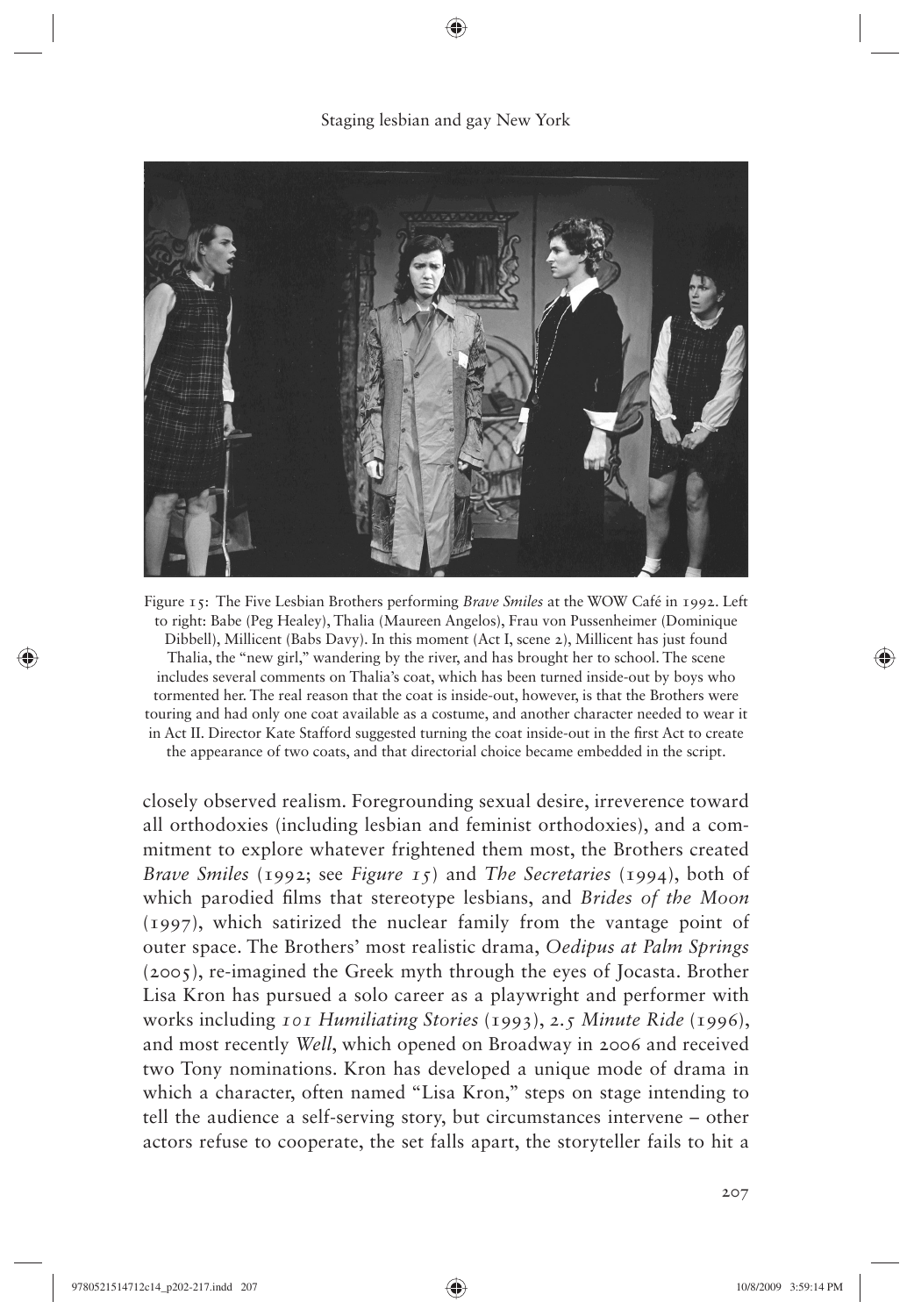♠

mark – and a different, messier, and ultimately far more important story erupts.

WOW's most celebrated alumnae also include Alina Troyano and Holly Hughes. Troyano, who often performs under the name Carmelita Tropicana, writes that she came to New York's downtown theater scene in a "search for Kunst" – a pun upon the German word for "art" as well as another Anglo-Saxon term.<sup>17</sup> She found both entities at WOW, where she met, to her delight, "feministas with a sense of humor!" including the members of Split Britches. 18 Troyano became a member of the WOW collective, studied playwriting with Maria Irene Fornes, and developed the persona of Carmelita Tropicana, a performance artist who sports "red lipstick, a beauty mole, an accent," and an evening gown that "disidentifies," as José Esteban Muñoz puts it, with stereotypes of Cuban culture.<sup>19</sup> Troyano performs solo in the alter ego of Tropicana as well as other characters; in *Milk of Amnesia* – *Leche de Amnesia* (1994), for example, she plays multiple roles including Carmelita Tropicana and a Cuban man named Pingalito (a pun on Cuban slang for penis).

Troyano performed her first role at WOW in Holly Hughes's first play, *The Well of Horniness* (1983). This campy take-off on detective drama (and loose parody of Radclyffe Hall's tortured lesbian novel, *The Well of Loneliness* [1928]) resulted, Hughes said, from "economic desperation and too many Bloody Marys."<sup>20</sup> The original cast included Hughes, Peggy Shaw of Split Britches, and Moe Angelos of The Five Lesbian Brothers; Troyano played a Sapphic sorority sister with hilarious lines such as, "You sit in a puddle, or you just glad to see me?"<sup>21</sup> The playwright, Holly Hughes, was a white lesbian who had recently moved from Michigan to New York in search of a career in the visual arts. Attracted to WOW's anarchy, Hughes launched a career as a playwright and performance artist. She followed *The Well of Horniness* with *Dress Suits for Hire* (1987), which Lois Weaver and Peggy Shaw performed, *World Without End* (1989), an elegy for her mother, and other solo performances at and beyond WOW.

In the late 1980s, Hughes applied for a grant from the National Endowment for the Arts (NEA). The NEA's peer reviewers recommended that she receive this much-needed funding, and made the same recommendation for gay male performance artists Tim Miller (who co-founded New York's avant-garde theater PS 122) and John Fleck, and heterosexual feminist performance artist Karen Finley. But in 1990 John Frohnmayer, chairman of the National Endowment for the Arts (NEA), vetoed these grants solely on the basis of the queer and sexual content of the artists' work; thus he defunded Hughes, Miller, Fleck, and Finley. Under the leadership of Senator Jesse Helms, the NEA then impelled all grant recipients to sign a pledge not to use federal

(♠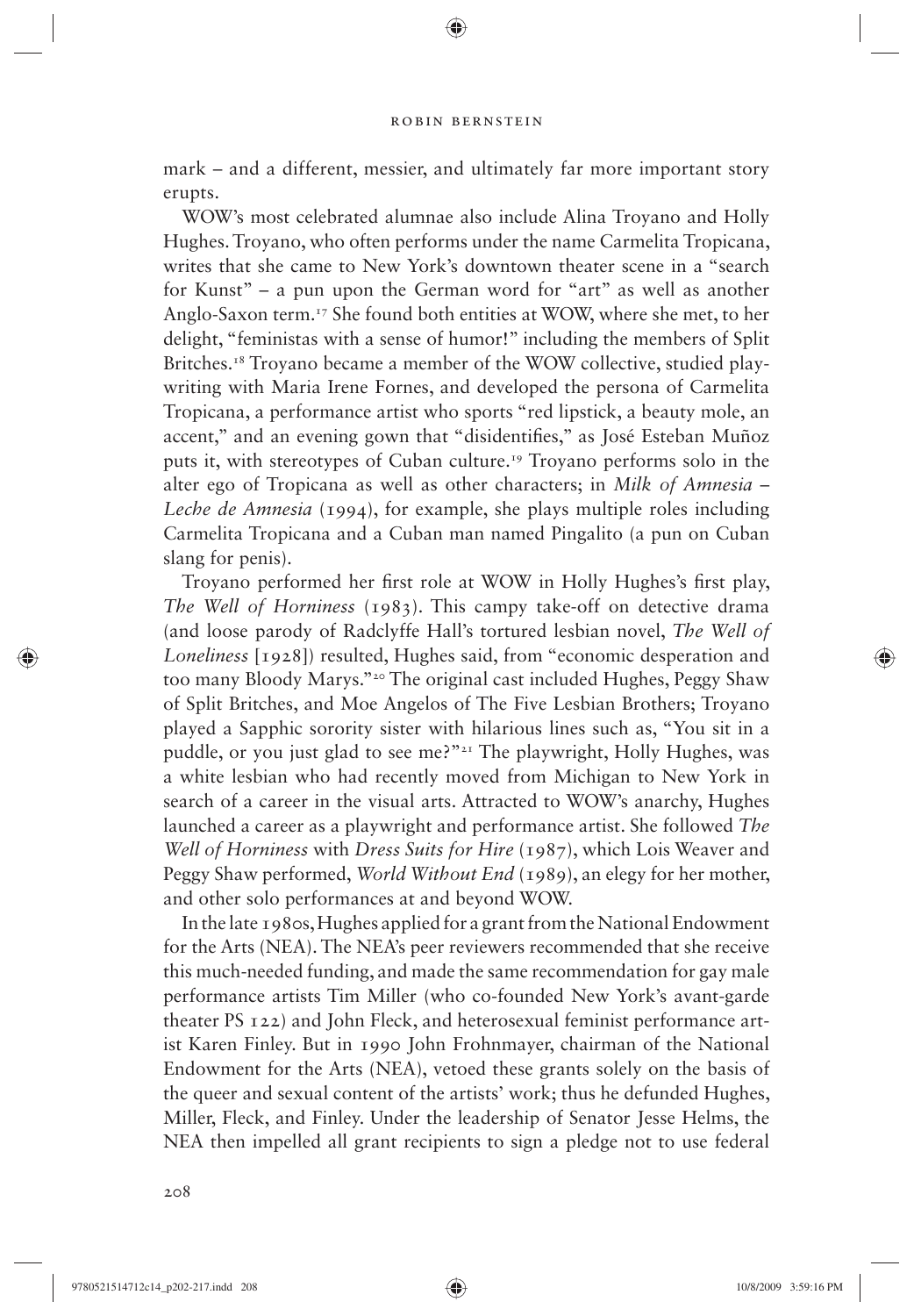♠

monies for art that some unspecified individual, at some unspecified time, *might* deem obscene or blasphemous. Some theatrical artists refused to sign the pledges and rejected NEA grants; others, including Ellen Stewart of La Mama, continued to accept funding. The four original defunded artists, subsequently dubbed "the NEA four" (or, occasionally, "three queers and Karen Finley"), joined with the American Civil Liberties Union to sue the federal government. The group won a settlement equal to the grants plus court expenses, but the Supreme Court overturned part of that ruling in 1998. Hughes wrote about the fiasco in a solo performance piece, *Preaching to the Perverted* (2000), a cutting meditation on democracy and denigration.

The founding and flourishing of Spiderwoman, Split Britches, and WOW figured in a larger movement in the 1970s and 1980s, as second-wave feminism and gay liberation fostered a new generation of lesbian and gay plays, playwrights, and theatrical companies off- and off-off-Broadway. Magaly Alabau and Ana Maria Simo founded Medusa's Revenge in 1976; and Doric Wilson founded TOSOS (The Other Side of Silence) in  $1972$ .<sup>22</sup> Lesbian theaters and gay theaters such as these opened in close geographical proximity in New York City, but as Don Shewey writes, "they may as well have been on different planets." Separate gay and lesbian theaters "occupied completely distinct social circles and aesthetic realms, with no conscious or unconscious solidarity around any shared notions." 23 In retrospect, however, these separate theaters may have had much in common: Simo commented in 1995 that she now saw "Medusa's Revenge, in a way, as closer to what Doric Wilson was trying to do. That is, it was a community-based thing."<sup>24</sup> One venue that staged both gay and lesbian plays was The Glines, a primarily gay male theater that opened in 1976 and that premiered Jane Chambers's *Last Summer at Bluefish Cove* in 1980. 25 *Last Summer* is a moving portrait of a terminally ill lesbian who, while vacationing with a community of lesbian friends, falls in love with a straight woman. Chambers's exceptionally adept use of realism appealed to lesbians who were eager to see their lives reflected on stage; as a result, Chambers's plays, including *A Late Snow* (1974) and *The Quintessential Image* (1982), continue to be staged thirty years later.

Ellen Stewart, a straight African American woman, founded La Mama Experimental Theater Club (La Mama E.T.C.) in 1961. Since its inception, this East Village theater has fostered and produced drama and performance by and about diverse GLBTQ people. The first production was Andy Milligan's adaptation of Tennessee Williams's short story, "One Arm"; a decade and a half later, La Mama premiered each of Harvey Fierstein's three one-acts that later combined to constitute *Torch Song Trilogy*, a play about a Jewish drag queen and his relationships with his lover, mother, and son.

209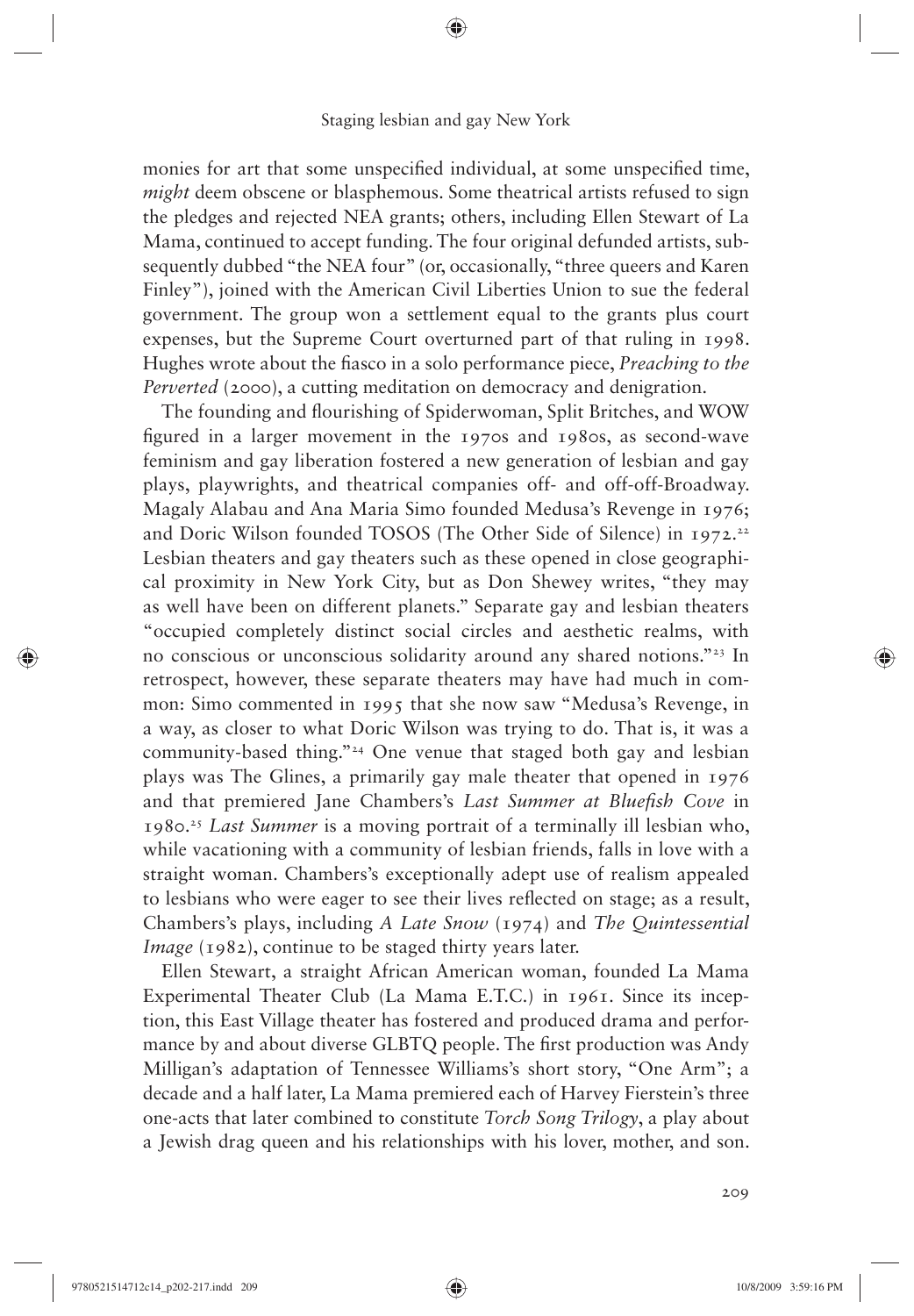♠

*Torch Song Trilogy* played at The Glines in 1981, where it starred Fierstein, Matthew Broderick, and Estelle Getty, and then moved to Broadway in 1982. Other playwrights and performers who have worked at La Mama include Maria Irene Fornes, Remy Charlip, Marga Gomez, Stacy Makishi, Ethyl Eichelberger, and Cino alumni Robert Patrick, William Hoffman, and Jean-Claude Van Itallie. "Eighty percent of what is now considered the American theater," Harvey Fierstein once said, "originated at La Mama."<sup>26</sup>

In the 1980s, AIDS devastated New York, and dramatists responded to the epidemic with activist plays. In 1985, New York's theaters premiered William M. Hoffman's *As Is* and Larry Kramer's *The Normal Heart* – two of the first of what came to be known as the genre of "AIDS plays."<sup>27</sup> No clear line divides AIDS theater from AIDS activism, and it is no accident that Larry Kramer both authored one of the most famous AIDS plays and co-founded the Gay Men's Health Crisis and ACT UP (the AIDS Coalition to Unleash Power), a direct action group that embraces a confrontational style of public demonstration and civil disobedience. ACT UP's theatrical strategies overlap with and influence those of other activist groups, including WHAM (Women's Health Action and Mobilization, with which ACT UP collaborated on the famous "Stop the Church" demonstration at New York's St. Patrick's Cathedral in 1989), the Lesbian Avengers (a group that continues to draw attention to demonstrations through trademark performances of fire-eating), and Queer Nation (whose anonymous manifestos of 1990 and 1991 were probably authored by members of ACT UP).

Two of the most celebrated shows of the 1990s revolved around AIDS, and in each the setting of New York was palpably significant to the point that one could read the city as a character. In Jonathan Larson's rock musical *Rent* (1996), impoverished artists and musicians – many gay, lesbian, or bisexual; many HIV+ – struggle to create art and keep roofs over their heads in the rapidly gentrifying East Village. Larson, who was heterosexual, publicly acknowledged that his musical adapted Giacomo Puccini's nineteenth-century opera *La Bohème*, with AIDS replacing that opera's scourge of tuberculosis. Privately, Larson allegedly acknowledged another, uncredited and uncompensated contemporary source: lesbian fiction writer and playwright Sarah Schulman's 1990 novel, *People in Trouble*.<sup>28</sup> As Schulman puts it, "Basically *Rent* had two plots: the straight half was from Puccini, and the gay half was from me." 29 The musical's engaging and affecting music, and its sympathetic portrayal of queer and HIV+ people, earned *Rent* critical acclaim and numerous accolades, including the 1996 Pulitzer Prize, four Tony Awards, six Drama Desk Awards, and three OBIEs. *Rent* troubles some queer audiences, however, with the way in which it locates heterosexuals at the center of the AIDS crisis, portrays queers as grateful

(♠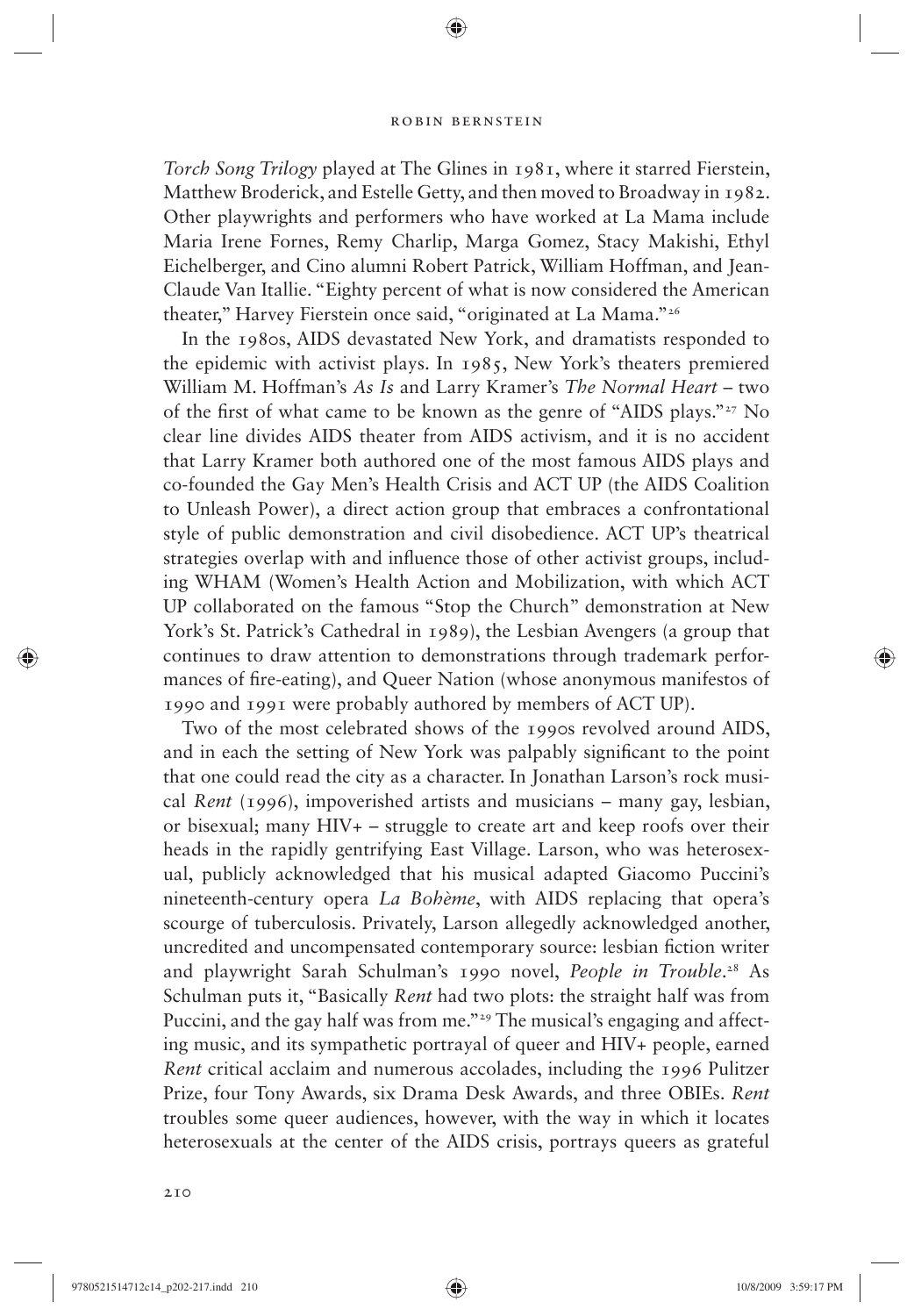♠

for straights' assistance, and ultimately suggests that queer people deserve sympathy because they are no different from heterosexuals.

Tony Kushner's two-part saga, *Angels in America: A Gay Fantasia on National Themes*, stages gay life in specific locations in New York – Central Park, the Hall of Justice in Brooklyn, an abandoned lot in the South Bronx – but leaps from those real locations to a fantastically imagined Antarctica and a no-place in which one character's pill-induced hallucination merges with another's dream. The characters are at once individuals and sweeping gestures toward desirous dreamers of "America": immigrants, Jews, gay men, people with AIDS, Mormons, and, nightmarishly, the historical figures of closeted homophobe Roy Cohn and his victim, Ethel Rosenberg.

*Part One: Millennium Approaches* premiered in San Francisco in 1991 and traveled to New York (in a 1993 production directed by George C. Wolfe) via Los Angeles and London, and in all locations it generated unparalleled excitement for its operatic re-imagining of America. Larry Kramer described Kushner's play as "drunk on ideas, on language, on the possibility of changing the world"; John Lahr called *Part Two: Perestroika* a "masterpiece" and declared that "[n]ot since [Tennessee] Williams has a playwright announced his poetic vision with such authority on the Broadway stage."<sup>30</sup> Part One's honors of 1993 alone include the Tony Award for Best Play, the Pulitzer Prize for Drama, the New York Drama Critics' Circle Award for Best Play, and the Drama Desk Award for Best Play; *Part Two: Perestroika* won the Tony Award for Best Play and the Drama Desk Award for Outstanding Play. Critics hailed the saga's "breathtaking scope and intellectual, political, and theatrical daring," but the play often becomes the object of censorship efforts.<sup>31</sup> Among gay scholars, critics, and audiences, Kushner's triumph marked "a turning point in the history of gay drama, the history of American drama, and of American literary culture … remov[ing] from the closet once and for all the enlivening relationship of gay culture and American theater and the centrality of the homosexual gaze in American literature."<sup>32</sup>

The critical and popular acclaim for *Angels in America* was extraordinary but not isolated. During the final decade of the twentieth century, a small coterie of lesbians and gay men including Kushner, Margaret Edson, George C. Wolfe, Jane Wagner, Charles Busch, Terrence McNally, Paula Vogel, Lisa Kron, and Craig Lucas authored plays – some with queer characters, some without – that enjoyed substantial runs in major theaters. The public comings-out of well-known performers such as Rosie O'Donnell, Ellen Degeneres, Sir Ian McKellan, Rupert Everett, and Lily Tomlin suggested to some that the twenty-first century would constitute a "post-gay" period in which sexual identity was irrelevant.

211

(♠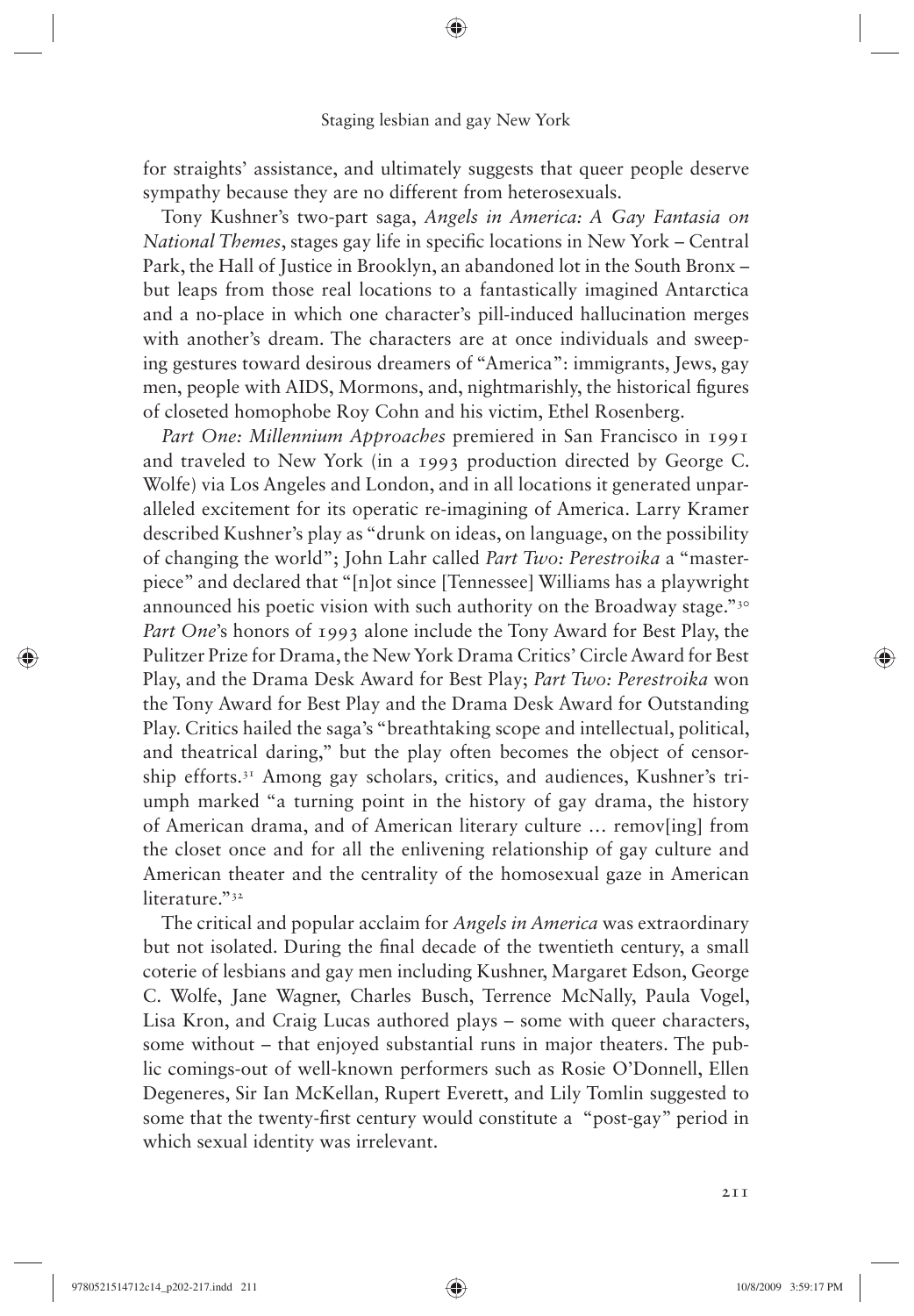♠

The 2003 Tony Awards Show appeared, to some, to inaugurate this "postgay" era: in that year, gay men nearly swept the Tony Awards, prompting Frank Rich, critic for the *New York Times*, to call the Awards ceremony the "first live gay network reality show." Open gay men and lesbians had won Tonys before (Cherry Jones, for example, thanked her partner while accepting a Tony for Best Actress in 1995). In 2003, however, the openly gay awardees reached critical mass for the first time. That year, actor and playwright Harvey Fierstein was named Best Leading Actor in a Musical for his drag role in *Hairspray* (which earned the title of Best Musical, as well as six other Awards); and the Tony for Best Play went to *Take Me Out*, the story of a gay ballplayer. It was Marc Shaiman and Scott Wittman, however, who stole the show when they accepted their award for Best Original Score for *Hairspray*. The two men lingered in a loving kiss on the lips. Then Shaiman said to Wittman, his partner of twenty-five years: "I'd like to declare in front of all these people, I love you and I'd like to live with you the rest of my life." 33 The *New York Times* serenely described the Awards show kiss as theatrical "business as usual," and most audience members seemed to agree. Of the eight million people who watched the Tony Awards that year, only ten telephoned CBS to complain about gay visibility at the ceremony, and only sixty-eight emailed the network.

The spectacle of white gay male theater practitioners pledging long-term domesticity apparently delivered little shock value, even if they prefaced that declaration with a tender kiss. As playwright Richard Hall has pointed out, however, gay content on stage generally receives the least censure when sexuality is couched within a larger affirmation of long-term relationships and nuclear families. The 1983 Tony Award-winning musical *La Cage Aux Folles*, for example, challenged audiences to respect and sympathize with gay male protagonists, including a drag queen, but the show's plot revolved around one of the gay men's relationship with his heterosexual son on the occasion of the son's engagement. The popular success of *Torch Song Trilogy*, Hall points out, would seem unlikely, given its "brilliant scene in a backroom bar in which [protagonist] Arnold Beckoff mimes getting fucked while managing, among other things, to light a cigarette" – but the larger arc of the play "tells critics and [the straight] public what they hope to hear: gay people are just like straight people; all they want is a loving spouse, nice in-laws and a kid who gets good grades." 34 In that context, Shaiman's wish to "live with [Wittman] for the rest of my life" may neutralize rather than magnify the political impact of the kiss.

Race and ethnicity, as well as familial configuration, can undermine a gay or lesbian play's chances for mainstream success. Chicana playwright Cherríe Moraga notes that the transgressive sexual and political content

212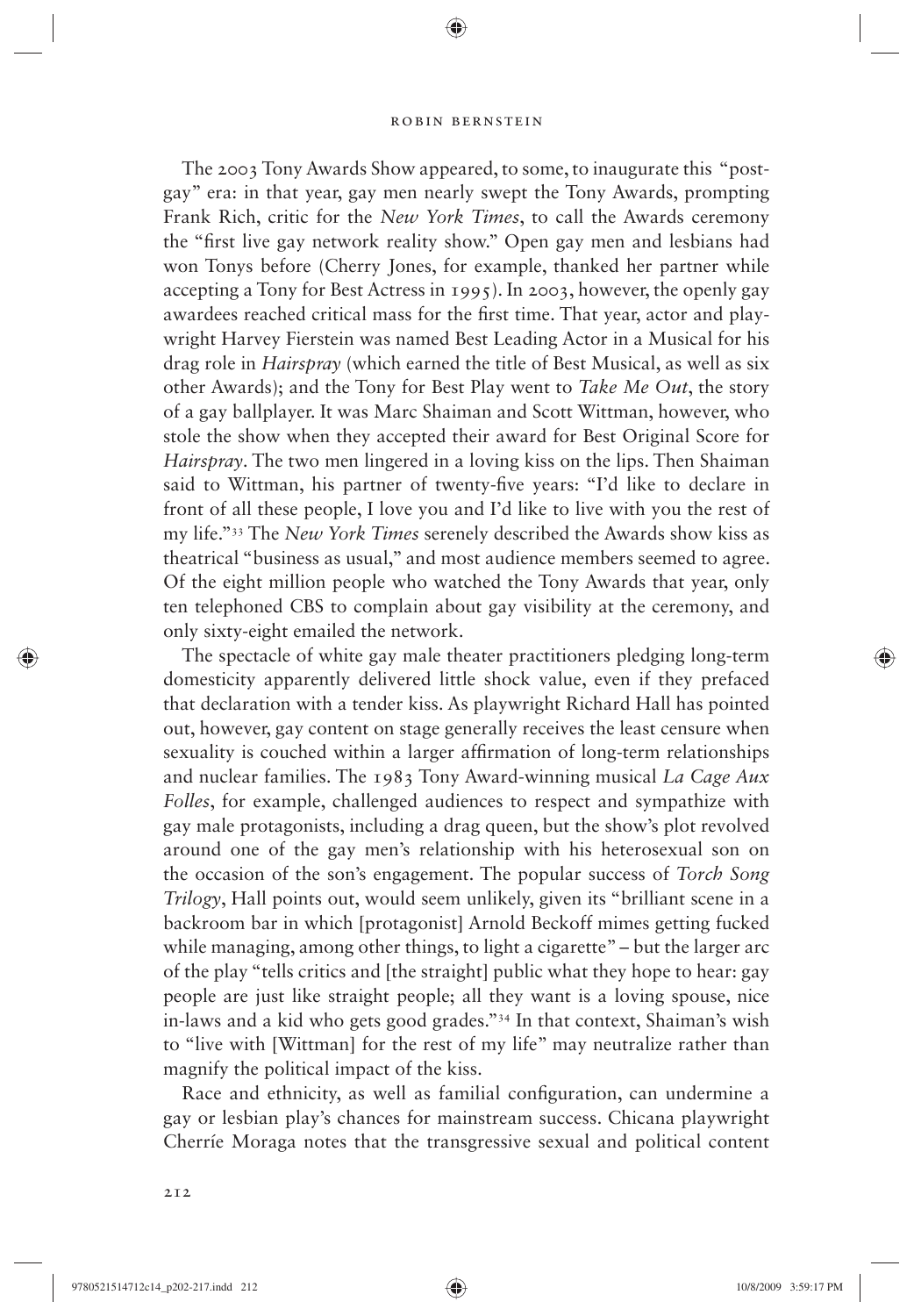⊕

of *Angels in America* would play very differently in a Chicana lesbian context:

Of course, I loved [ *Angels in America*], as did … most of the theater-going public of the United States … The play is undeniably and unabashedly queer and dangerously "commie" in perspective, which I relish and respect about Kushner's work. But what I anticipated would make the audience uncomfortable was precisely what made the audience hysterical. Every dick joke, even every Jewish dick joke, even every homosexual Jewish dick joke, tore the audience up. They weren't offended. They were entertained … I look around at this Broadway audience, mostly straight, overwhelmingly White, upper middle class, of course: your typical theater crowd … [T]o my amazement two guys start to "fuck" on stage (as Kushner describes it in the stage directions: "They fuck.") and everyone is fine with it  $\ldots$  So, I did a little private experiment. Every time I heard the word or a reference to "Jewish dick," I replaced it with "Mexican pussy." Jewish dick … Mexican pussy. Jewish dick … Mexican pussy. Jewish dick … Mexican pussy. And nobody was laughing. That's me on Broadway. That's my people on Broadway. That chilling silence.<sup>35</sup>

Jewish humor, Moraga astutely observes, is "synonymous with New York" and abundant on Broadway and television; therefore the Jewishness of *Angels in America* makes the play seem "translatable" even to "laughing lawyers and stockbrokers in the audience who may very well cry at the *real* news of having a *real* gay son." 36 In other words, the Jewish humor serves as the drama's affective connector that makes the play *feel* familiar and accessible to audiences who do not, in fact, have any meaningful connections to Jews, queers, or Marxists. Because of racism and sexism, however, plays by and about gay men of color and lesbians of all races and ethnicities can feel, to straight white audiences, *more* unfamiliar and inaccessible than they actually may be.

When Moraga imagines one of her plays produced on Broadway, she hears "chilling silence" in response to her jokes about "Mexican pussy." But the most common form that silence takes is the refusal to produce works by gay men of color and lesbians in the first place. Supremely accomplished playwrights who have never been produced on Broadway include white lesbian Paula Vogel, who won a 1998 Pulitzer Prize for *How I Learned to Drive*; Latino gay man Luis Alfaro, who received a MacArthur Fellowship, commonly known as a "genius grant," for his playwriting and performing; Asian American gay man Chay Yew, the winner of the London Fringe Award and the George and Elisabeth Marton Playwriting Award, whose work has "significantly shifted the poetic and political landscape of both Asian American theater and gay theater";<sup>37</sup> and Chicana lesbian Cherríe Moraga, recipient of the 1993 Pen West Award for Drama, the 1993 NEA Theater Playwrights'

213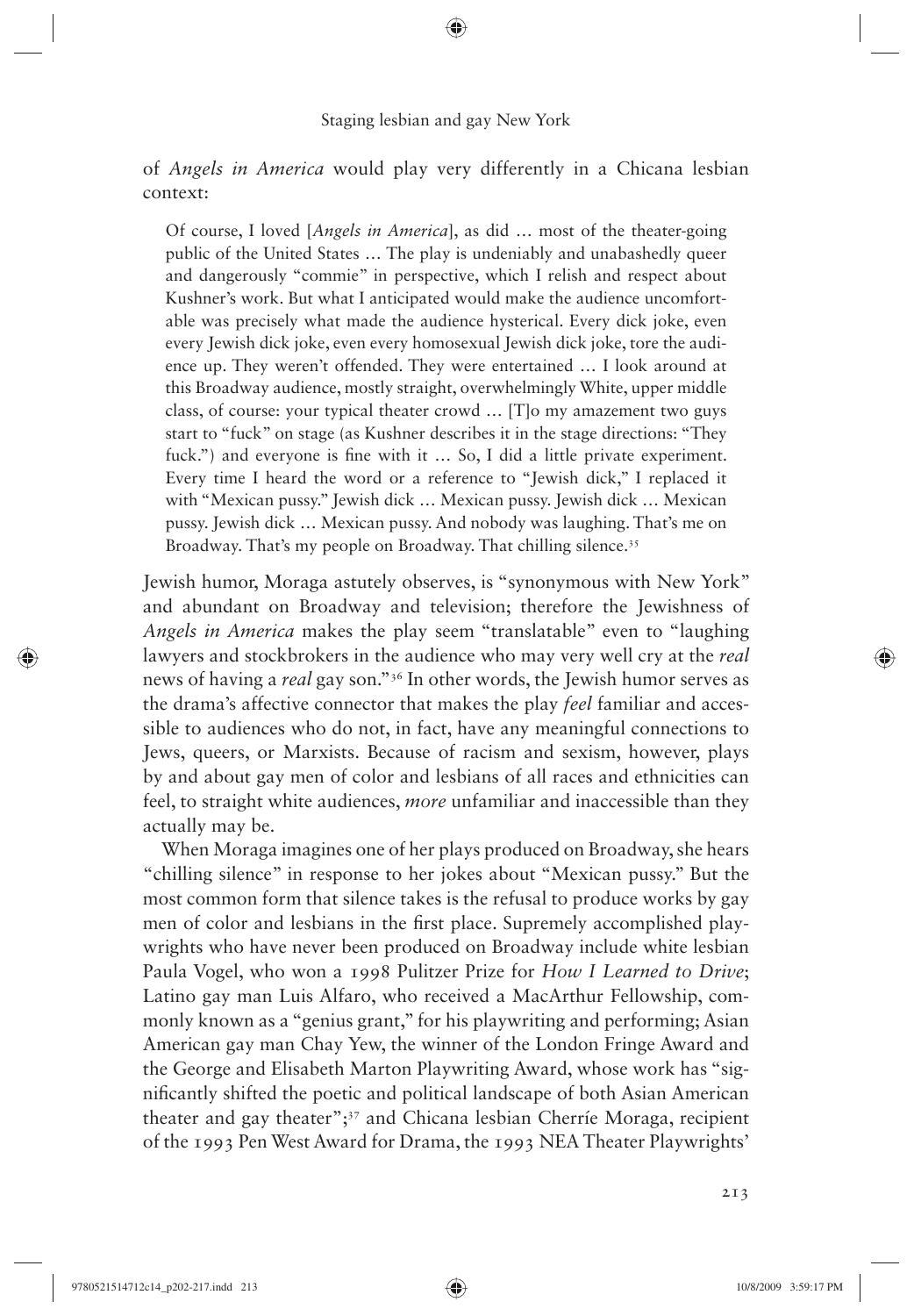♠

Fellowship, the 2001 Scholars Award from the National Association for Chicana and Chicano Studies, Lifetime Achievement Awards from Ellas in Acción, and (with Gloria E. Anzaldúa) the 2001 Bode-Pearson Prize for Outstanding Contributions to American Studies – one of the oldest and most prestigious honors awarded by the national American Studies Association.

Many open lesbians and gay men assume leadership positions in major regional and off-Broadway theaters: Luis Alfaro spent a decade as Associate Producer, Director of New Play Development, and co-director of the Latino Theater Initiative at the Mark Taper Forum in Los Angeles; George C. Wolfe served from 1993 to 2004 as Artistic Director and Producer at the New York Shakespeare Festival and the Public Theater; Brian Freeman, co-founder of the brilliant San Francisco-based performance troupe, PomoAfroHomos (postmodern Afro-American homosexuals), recently founded the Playwrights' Lab at the New York Public Theater, where he developed a play based on the life of Bayard Rustin, a gay African American man who organized the 1963 Civil Rights march on Washington, DC; and Megan Terry and her life partner Joanne Schmidman operate the Omaha Magic Theater, which Schmidman founded in 1970 and which Terry has served as a playwright since 1974.

Some lesbian and gay theaters, such as the Alice B. Theater in Seattle, have closed in recent years, but others continue to produce work, often despite breathtaking economic challenges. Primarily or exclusively queer theaters include Theater Rhinoceros in San Francisco; Theater Offensive in Boston; Bailiwick in Chicago; Buddies in Bad Times Theater in Toronto, Canada; TheaterOut in Anaheim, California; Triangle Productions in Portland, Oregon; and many others. As funding for the arts becomes scarcer, colleges and universities become increasingly important to American theater, including lesbian and gay theater. Colleges and universities provide crucial venues for solo actors and small troupes, who often tour with offerings that include linked performances and master classes in playwriting or acting. Theater has also become a key site of community and support for queer youth: in Boston, for example, members of the True Colors Out Youth Theater co-create and perform original shows.

Broadway declares itself the sun around which off-Broadway, offoff-Broadway, and regional theaters orbit, but GLBTQ theater practitioners move in multidirectional trajectories that challenge the primacy of not only Broadway, but also heterosexuality, realism, and normalized configurations of gender and family. When padlocks barred gay and lesbian content from Broadway, some queer people clandestinely picked the locks while others created a downtown scene of unrivaled brilliance and beauty. When AIDS decimated New York's gay communities, GLBTQ people

214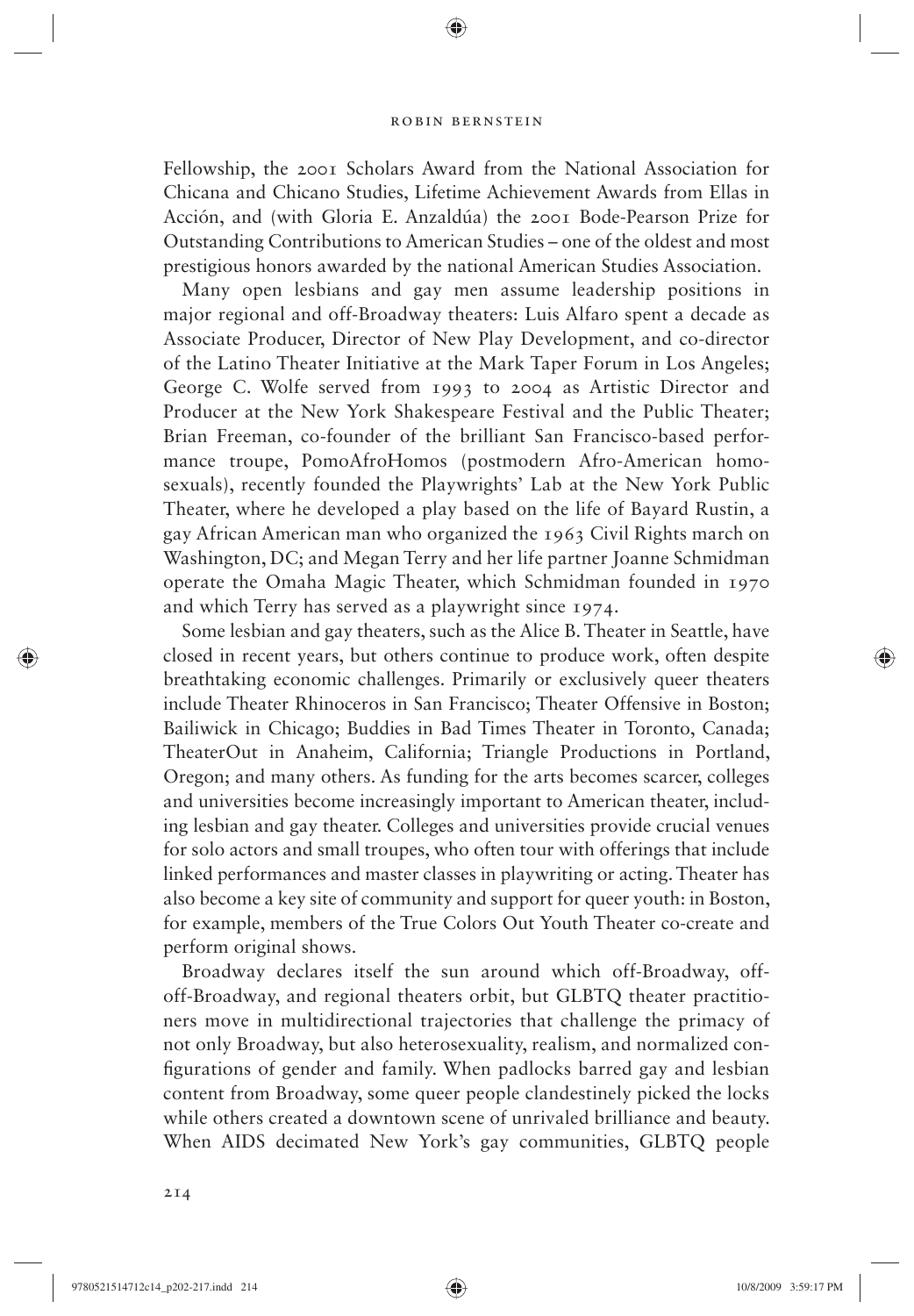organized, launched street activism, and channeled rage and grief into stunning theatrical works that foundationally changed American theater, including Broadway. When performers and playwrights are repeatedly defunded, GLBTQ theater practitioners find and create unlikely venues for performance. The *New York Times* may yawn at a supposedly "postgay" moment in which gay men and lesbians are welcome to the extent that they affirm monogamy, parenthood, and typical modes of gender – but radical queers continue to critique, defamiliarize, and explode these norms, and to tell the complex and messy truths of our lives. Against all odds, radical queers, especially lesbians of color, stage "[b]rief flashes of image, word, sound that respond finally to that most censored desire." These moments are, in Cherríe Moraga's words, "ruptures of queer heroism." When we witness these ruptures, these world-making glimpses at the world that exists and the world we have the power to create, we are "breathless at the self-recognition." 38

#### **NOTES**

Parts of this chapter are adapted from the introduction to *Cast Out: Queer Lives in Theater*, ed. Robin Bernstein (Ann Arbor, MI: University of Michigan Press, 2006), pp. 1–22.

- 1. On the history of drag performance, see Laurence Senelick, *The Changing Room: Sex, Drag and Theater* (New York: Routledge, 2000).
- 2. Kaier Curtin's *"We Can Always Call Them Bulgarians": The Emergence of Lesbians and Gay Men on the American Stage* (Boston, MA: Alyson Publications, 1987) includes respective chapters on *God of Vengeance*, *The Captive*, and *The Drag*. See also Harley Erdman, "Jewish Anxiety in 'Days of Judgment': Community Confl ict, Antisemitism, and the *God of Vengeance* Obscenity Case," Theater Survey 40:1 (May 1999): 51–74.
- 3. Curtin, *"We Can Always Call Them Bulgarians"*, p. 100.
- 4. Richard Schechner, "Who's Afraid of Edward Albee?" *Tulane Drama Review* 7:3 (1963): 7–10; Robert Brustein, *Seasons of Discontent: Dramatic Opinions 1959–1965* (London: Jonathan Cape, 1966), p. 29; Philip Roth, "The Play that Dare Not Speak its Name," *New York Review of Books* 4:2 (February 25, 1965).
- 5. Stanley Kauffmann, "Homosexual Drama and its Disguises," *New York Times* (January 23, 1966): 93. Howard Taubman forwarded similar claims in "Not What it Seems: Homosexual Motif Gets Heterosexual Guise," *New York Times* (November 5, 1961): II:1.
- 6. *Ibid*. See also Frank Marcus, *The Killing of Sister George* (1965), in *Gay Plays: The First Collection*, ed. William M. Hoffman (New York: Avon Books, 1979), pp. 337–411; Jean-Paul Sartre, *No Exit*, trans. Paul Bowles (original French edn. [*Huis Clos*] published 1944; New York: Samuel French, 1958); and Lillian Schlissel, ed., *Three Plays by Mae West: "Sex," "The Drag," "The Pleasure Man"* (New York: Routledge, 1997).

215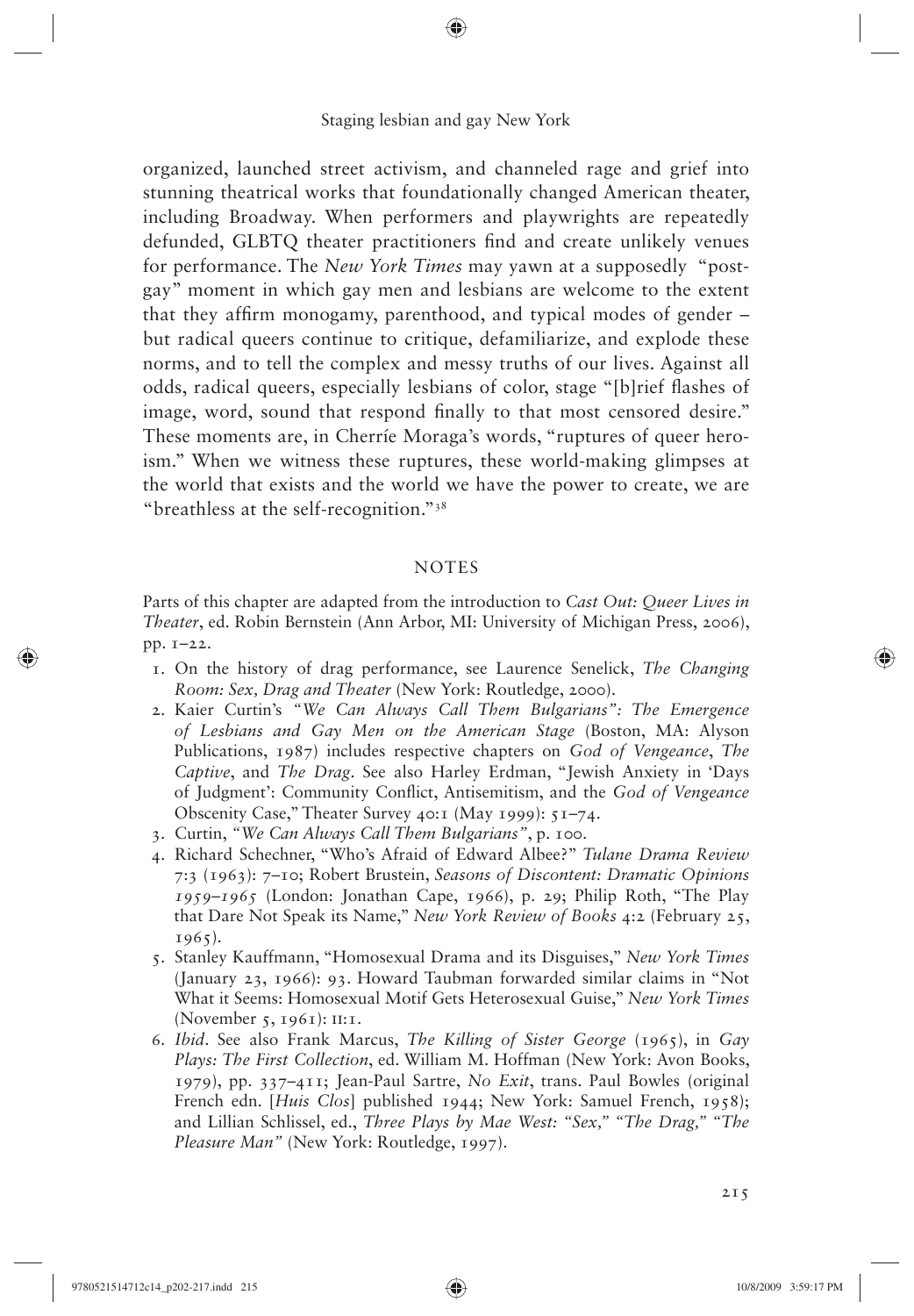- 7. Kauffmann, "Homosexual Drama and its Disguises," 93.
- 8. See Alan Sinfield, *Out on Stage: Lesbian and Gay Theater in the Twentieth Century* (New Haven, CT: Yale University Press, 1999), pp. 300–02.
- 9. Don Shewey, "Pride in the Name of Love: Notes on Contemporary Gay Theater," Introduction to *Out Front: Contemporary Gay and Lesbian Plays*, ed. Don Shewey (New York: Grove Press, 1988), p. xii.
- 10. Meg Swanson with Robin Murray, *Playwrights of Color* (Yarmouth, ME: Intercultural Press, 1999), pp. 76–89. See also Ann Haugo, "Weaving a Legacy: An Interview with Muriel Miguel of the Spiderwoman Theater," in *The Color of Theater: Race, Culture, and Contemporary Performance*, ed. Roberta Uno with Lucy Mae San Pablo Burns (London and New York: Continuum, 2002), pp. 218–34; and Charlotte Canning, *Feminist Theaters in the U.S.A.: Staging Women's Experience* (London and New York: Routledge, 1996), pp. 82–84, 93–99, 165–69. Spiderwoman maintains an excellent website, containing many production stills, at staff.lib.muohio.edu/nawpa/ spdrwmnarchv.html.
- 11. Ann Haugo, "Native American Drama," in *A Companion to Twentieth-Century Drama*, ed. David Krasner (Malden, MA: Blackwell, 2005), pp. 341, 342.
- 12. Sue-Ellen Case, ed., *Split Britches: Lesbian Practice/Feminist Performance* (New York: Routledge, 1996), pp. 4–5. As Case notes, "tales told in various critical essays, and in interviews, present various versions" of Weaver and Shaw's exit from Spiderwoman. These tales vary particularly in their assessment of the roles of race and sexuality in the split. See Rebecca Schneider's "See the Big Show: Spiderwoman Theater Doubling Back," in *Acting Out: Feminist Performances*, ed. Lynda Hart and Peggy Phelan (Ann Arbor, MI: University of Michigan Press, 1993), pp. 227–55; Jill Dolan, *The Feminist Spectator as Critic* (Ann Arbor, MI: University of Michigan Research Press, 1988), pp. 71, 136); and Case, ed., *Split Britches*, p. 5.
- 13. See Alisa Solomon, "The WOW Café," *TDR* 29:1 (Spring 1985): 92–101 for an oral history of the WOW Café. See also Case, ed., *Split Britches*, pp. 7–8.
- 14. Dolan, *Feminist Spectator*, p. 72.
- 15. Peggy Shaw, "How I Learned Theater," in *Cast Out*, ed. Bernstein, p. 28.
- 16. Case collects many of these dramatic scripts in *Split Britches*.
- 17. Alina Troyano, *I, Carmelita Tropicana: Performing Between Cultures* (Boston, MA: Beacon Press, 2000), p. xiii.
- 18. *Ibid*., p. xiv.
- 19. *Ibid.*, p. xv, and José Esteban Muñoz, *Disidentifications: Queers of Color and the Performance of Politics* (Minneapolis, MN: University of Minneapolis Press, 1999). See especially ch. 5, "Sister Acts: Ela Troyano and Carmelita Tropicana."
- 20. Holly Hughes, introduction to *The Well of Horniness*, in *Out Front*, ed. Shewey, p. 222.
- 21. *Ibid*., p. 228.
- 22. William M. Hoffman, *Gay Plays: The First Collection* (New York: Avon Books, 1979), pp. xxxi, xxxii. See also "From the Invisible to the Ridiculous: The Emergence of an Out Theater Aesthetic: A Conversation among Moe Angelos, Susan Finque, Lola Pashalinski, Everett Quinton, Ana Maria Simo, and Doric Wilson, Moderated by Don Shewey," in *The Queerest Art: Essays on Lesbian*